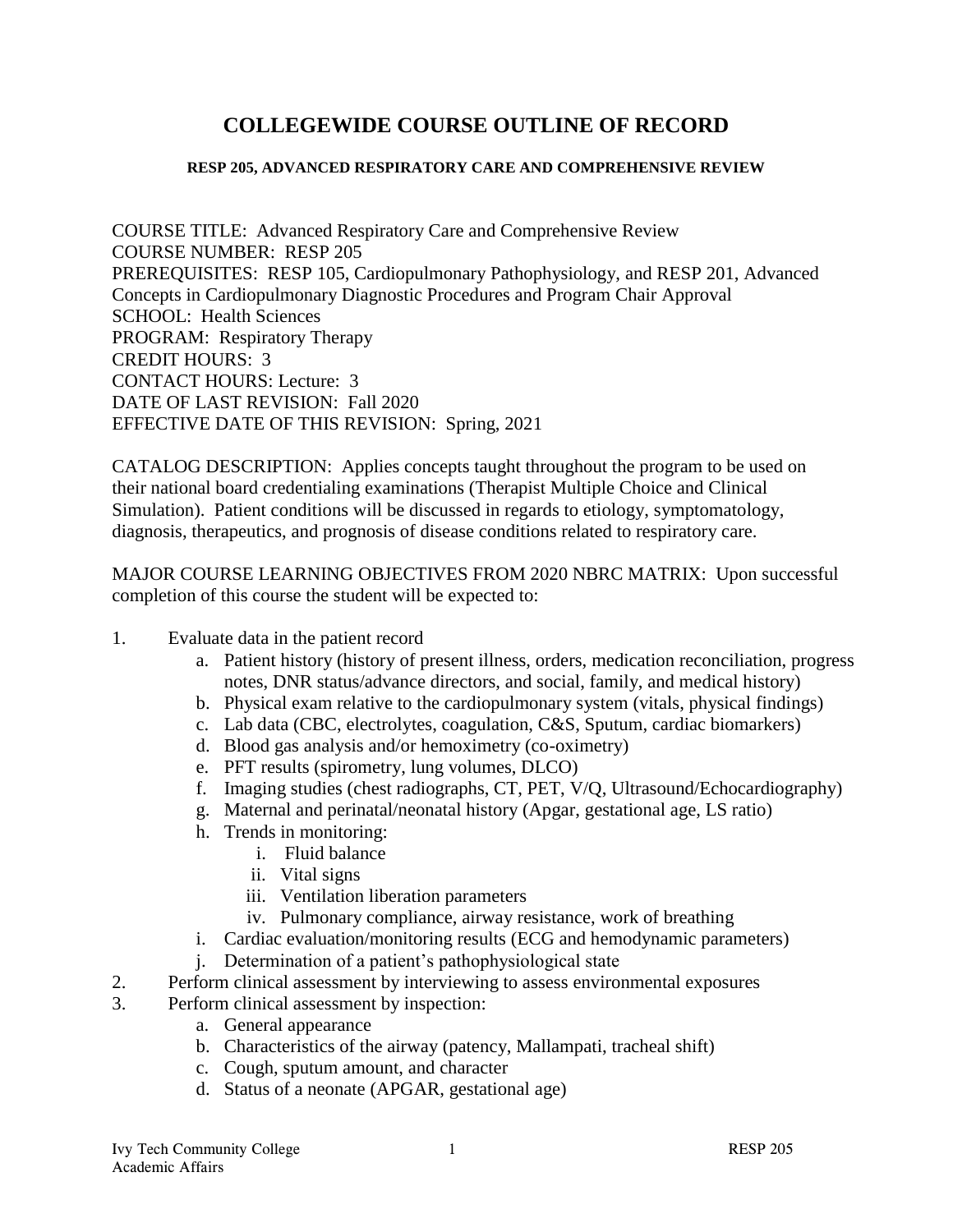- e. Skin integrity (pressure ulcers, stoma site)
- 4. Perform clinical assessment by palpating
	- a. Pulse, rhythm and intensity
	- b. Accessory muscle activity
	- c. Asymmetrical chest movements, tactile fremitus, crepitus, tenderness, tactile rhonchi, and tracheal deviation
- 5. Perform clinical assessment by performing diagnostic chest percussion
- 6. Perform clinical assessment by auscultation to assess:
	- a. Breath sounds,
	- b. Heart rate and rhythm
	- c. Blood pressure
- 7. Perform clinical assessment by reviewing a chest radiograph to assess:
	- a. Quality of imaging (patient position, penetration, lung inflation)
	- b. Presence and position of airways, lines, and drains
	- c. Presence of foreign bodies
	- d. Heart size and position
	- e. Changes in cardiopulmonary abnormalities (pneumothorax, pleural effusion, consolidation, pulmonary edema, pulmonary artery size)
	- f. Presence or change in diaphragm, mediastinum or trachea
- 8. Perform procedures to gather clinical information:
	- a. 12 lead ECG
	- b. Mechanics of spontaneous respiration (tidal volume, minute volume, MIP, and vital capacity)
	- c. Blood gas collection
	- d. Blood gas analysis or hemoximetry (co-oximetry)
	- e. Hemodynamic monitoring
	- f. Pulmonary compliance and airway resistance
	- g. Plateau pressures
	- h. Spirometry inside or outside a pulmonary function laboratory
	- i. Lung volumes inside of a pulmonary function laboratory
	- j. Test of respiratory muscle strength (MIP, NIF)
- 9. Evaluate procedure results:
	- a. 12 lead ECG
	- b. Mechanics of spontaneous respiration (tidal volume, minute volume, MIP, and vital capacity)
	- c. Blood gas analysis or hemoximetry
	- d. Hemodynamic monitoring
	- e. Pulmonary compliance and airway resistance
	- f. Cuff management (tracheal and laryngeal cuff pressure and/or volume)
	- g. Spirometry inside or outside a pulmonary function laboratory
	- h. Lung volumes inside of a pulmonary function laboratory
- 10. Recommend diagnostic procedures:
	- a. Laboratory tests (Electrolytes, CBC, coagulation studies, sputum culture, C&S, cardiac biomarkers)
	- b. Imaging studies
	- c. Blood gas or hemoximetry (co-oximetry)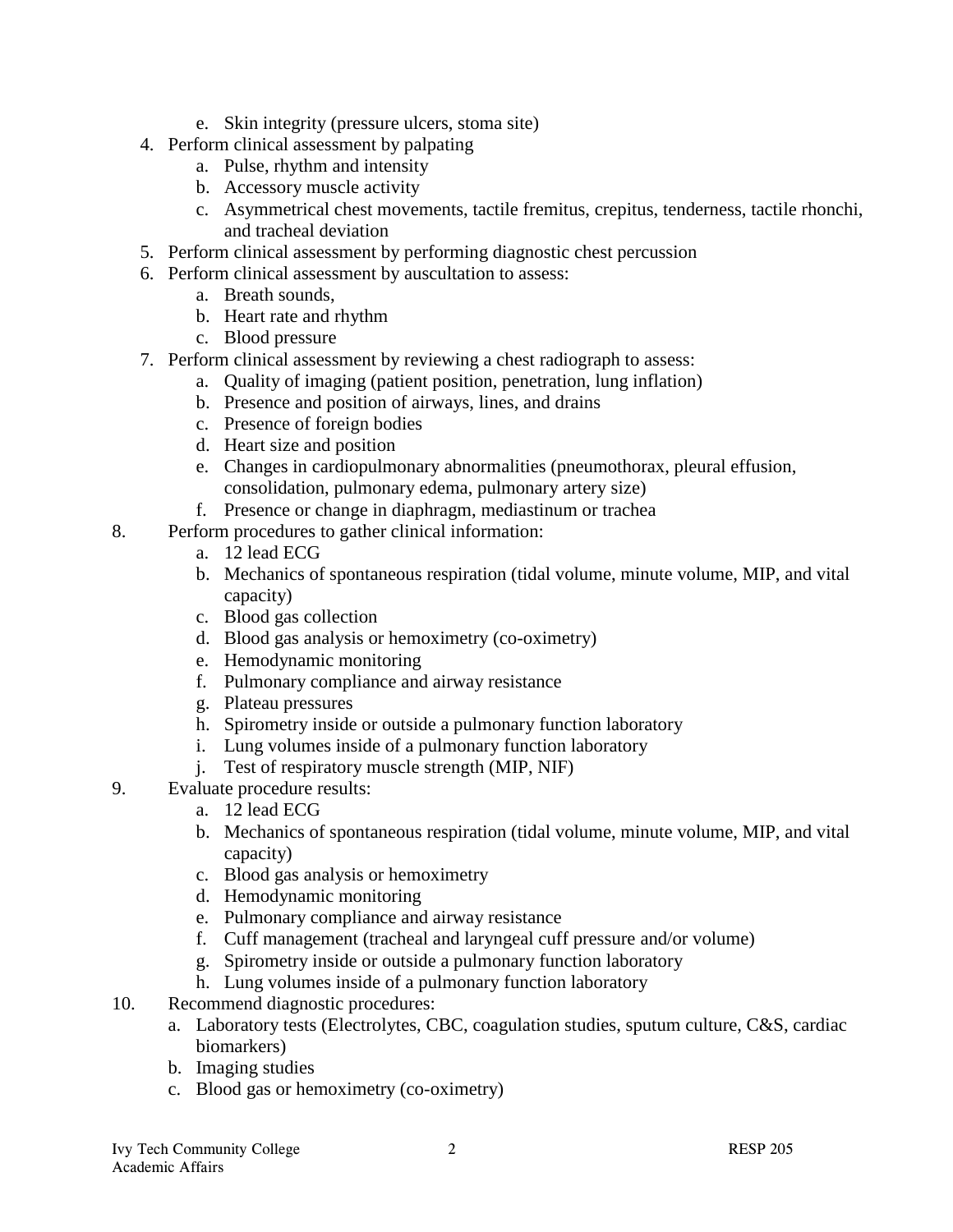- d. ECG
- e. Hemodynamic monitoring
- 11. Assemble and troubleshoot equipment
	- a. Medical gas delivery interfaces (masks, cannula, heated high flow nasal cannula)
	- b. CPAP/NPPV with patient interfaces
	- c. Mechanical ventilators
	- d. Artificial airways
	- e. Blood analyzers (hemoximetry (co-oximetry), blood gas, point of care)
- 12. Supports oxygenation and ventilation
	- a. Initiates and adjusts continuous mechanical ventilation
		- i. Continuous mechanical ventilation
		- ii. Noninvasive ventilation
	- b. Utilizes ventilator graphics (waveforms, scales)
	- c. Liberates patient from mechanical ventilation
- 13. Ensures modification in respiratory care plan by terminating therapy based on life threatening responses
- 14. Ensures modification in the respiratory care plan by recommending:
	- a. Starting therapy based on patient response
	- b. Treatment of pneumothorax
	- c. Liberating from mechanical ventilation
	- d. Extubation
	- e. Discontinuing therapy based on patient responses
	- f. Changing patient position
	- g. Changing oxygen therapy
	- h. Changing humidification
	- i. Changes airway clearance techniques
	- j. Hyperinflation
	- k. Changes mechanical ventilation parameters and settings
- 15. Ensure modifications are made to the care plan by recommending pharmacological interventions
	- a. Bronchodilators
	- b. Anti-inflammatory drugs
	- c. Mucolytics
	- d. Proteolytics
	- e. Cardiovascular drugs,
	- f. Surfactants
	- g. Changes drugs, dosages, administration frequency, mode, or concentration
- 16. Utilize evidence-based medical principles or clinical practice guidelines in the determination of pathophysiological state, treatment of disease conditions, and recommending changes to care plan
- 17. Successfully complete Therapist Multiple Choice Assessment Examination with a cut score of 66%
- 18. Must complete Clinical Simulation Self-Assessment Examination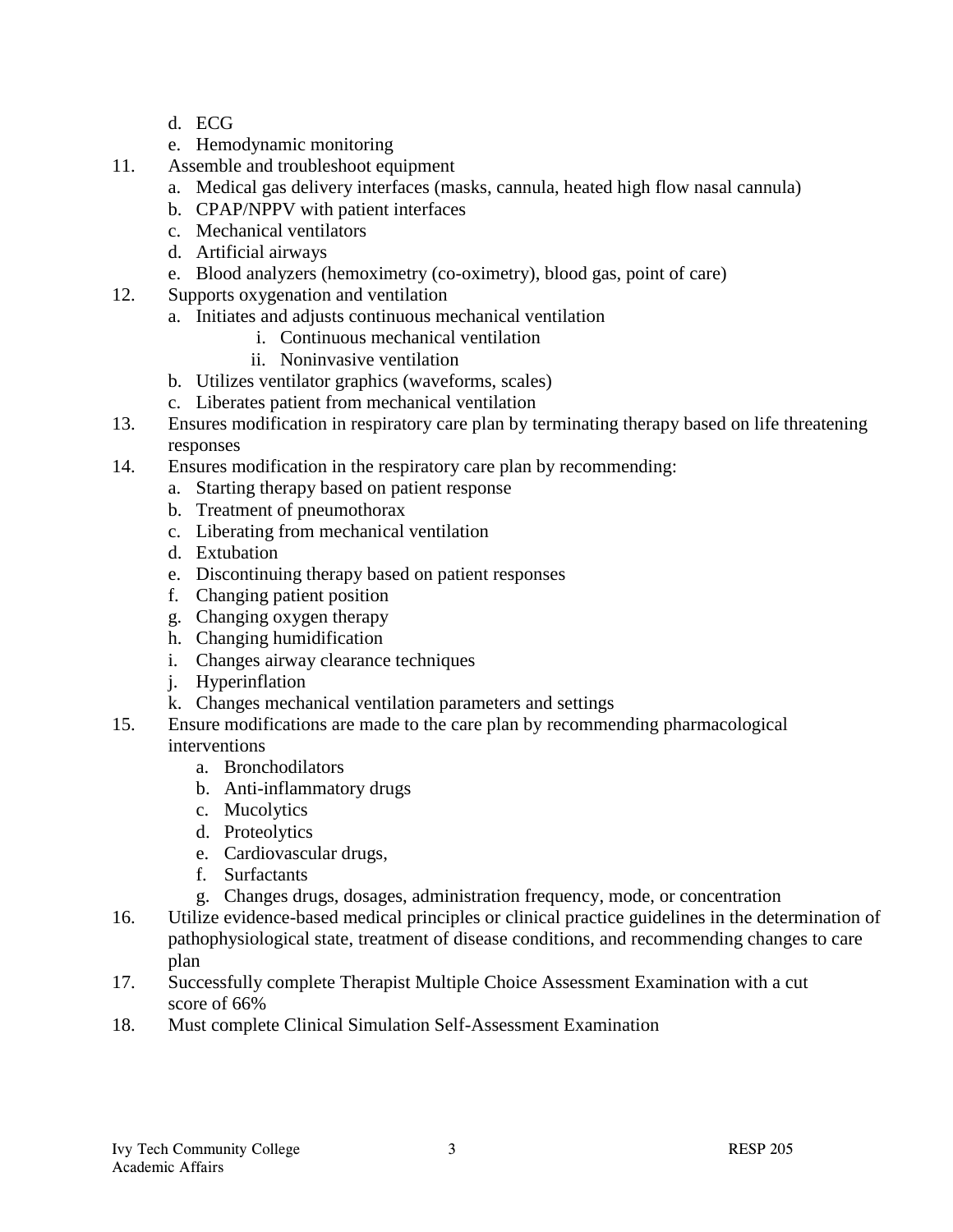## REMEDIATION:

All exams must be completed as scheduled. If a student fails to meet the cut score, they must review their individual exam with faculty members to determine the areas of weakness. Students will be allowed one additional week of study, then they must re-attempt the self-assessment exam. Students are responsible for all expenses during the re-attempts. This process will be continued until the student meets the cut score for each examination.

COURSE CONTENT: Topical areas of study include –

Selected Respiratory Care Review

- 1. Respiratory Pharmacology
- 2. Mechanical Ventilation
- 3. Infection Control
- 4. PFTs

Cardiopulmonary Pathology Evaluations (Therapist Multiple Choice Exam, Clinical Simulation)

# HOW TO ACCESS THE IVY TECH COMMUNITY COLLEGE LIBRARY:

The Ivy Tech Library is available to students' on- and off-campus, offering full text journals and books and other resources essential for course assignments. Go to<http://www.ivytech.edu/library/> and choose the link for your campus.

#### ACADEMIC HONESTY STATEMENT:

The College is committed to academic integrity in all its practices. The faculty value intellectual integrity and a high standard of academic conduct. Activities that violate academic integrity undermine the quality and diminish the value of educational achievement.

Cheating on papers, tests or other academic works is a violation of College rules. No student shall engage in behavior that, in the judgment of the instructor of the class, may be construed as cheating. This may include, but is not limited to, plagiarism or other forms of academic dishonesty such as the acquisition without permission of tests or other academic materials and/or distribution of these materials and other academic work. This includes students who aid and abet as well as those who attempt such behavior.

#### ATTENDANCE:

Students are expected to attend and participate regularly in class meetings, online learning activities and other activities assigned as a part of a course of instruction. Faculty are required to report student participation in compliance with institutional policies and federal financial aid guidelines. Faculty and staff shall be sensitive to students' religious beliefs and observances, including an expectation that instructors make reasonable arrangements when a student must miss an exam or other academic exercise due to their religious observance. When notified in advance, and when possible, faculty will make allowances for students to make up missed work.